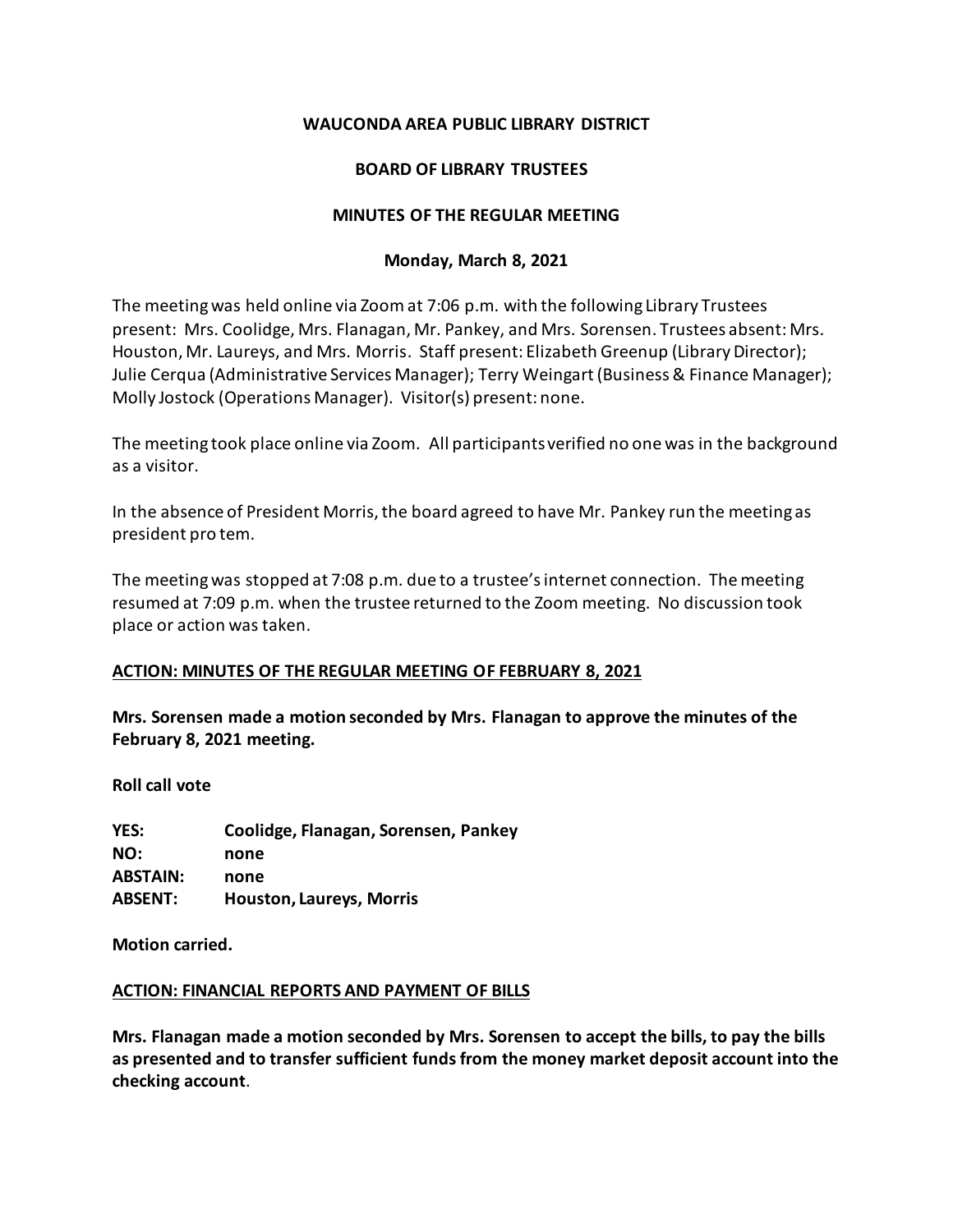**Roll call vote** 

**YES: Coolidge, Flanagan, Sorensen, Pankey NO: none ABSTAIN: none ABSENT: Houston, Laureys, Morris**

**Motion carried.**

# **LIBRARY USAGE, LIBRARY DIRECTOR AND DEPARTMENTAL REPORTS**

Mr. Pankey asked what percentage of usage was remote vs. in-person. The library reopened for browsing on February 8. While patrons continued to use Grab & Go for materials, there was a significant increase in the materials checked out, and computer/copy machine use was popular. Ms. Greenup indicated we are receiving questions about the opening of the play elements in Kid City. Per the Lake County Health Department, we cannot do so at this time.

Ms. Greenup provided an update on the evaluation of the HVAC system.

Ms. Greenup briefly discussed the plans for new computers for public and staff use. We are waiting on the latest computer processing unit pricing information from ComputerView, Inc. They indicated that the newest models are just being released. We should have pricing in a couple of weeks. They will provide updated lease vs. purchasing information.

Ms. Greenup explained that we will be experimenting with the placement of furniture, technology, shelving and displays post-COVID-19. The vending machines and café have been temporarily removed, and in its place will go the Printing Center. We will evaluate this change for effectiveness.

Ms. Greenup and Ms. Cerqua attended the annual Illinois Library Association's Meet-Up on February 15, 2021, which was held virtually.

Ms. Greenup asked if there were questions about the Per Capita Grant requirements from reading *Serving Our Public 4.0*. Mrs. Flanagan inquired about staff and trustees belonging to area organizations. Ms. Greenup explained that it is not feasible to have each staff member and trustee belong to an area organization. We have about 10 staff who participate regularly in community organizations and events. Mrs. Flanagan indicated her participation in C.E.R.T. She suggested we keep a list of whom is involved in which organization.

# **COMMITTEE REPORTS**

# **Personnel & Salary Committee**

Mrs. Coolidge reported the committee had met on Monday, February 8 at 6:44 p.m. to discuss the director's annual evaluation and increase. No action was taken.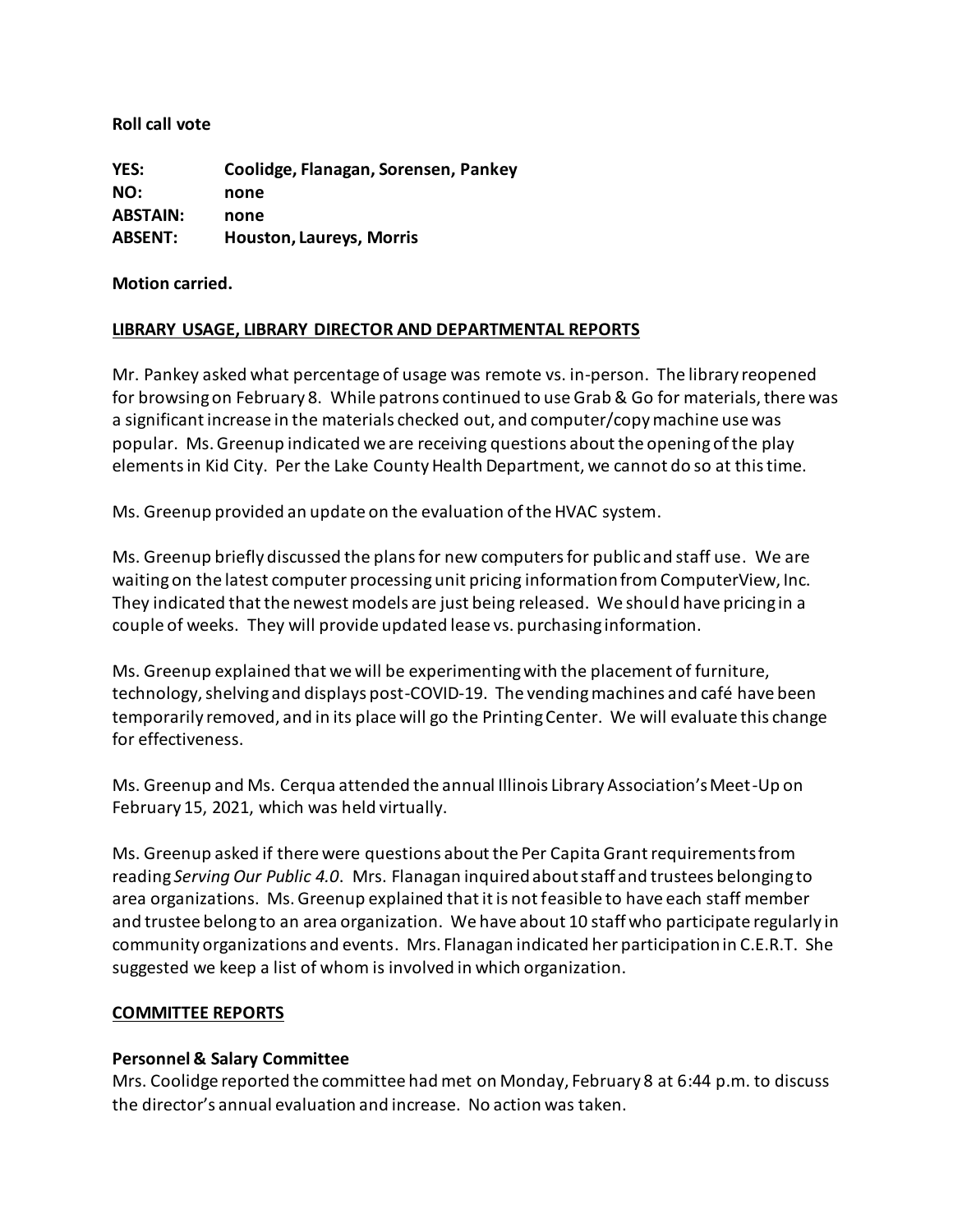### **NEW BUSINESS**

#### **DISCUSSION: NEW COMPUTERS**

There was a brief discussion about waiting for updating pricing information from ComputerView, Inc. about purchasing or leasing new computers since new models just came out in March. Mrs. Sorensen asked about the possibility of extending the warranties on the computers if we did a lease buyout.

### **ACTION: APPROVE BOARD OF LIBRARY TRUSTEES BYLAWS**

# **Mrs. Flanagan made a motion seconded by Mrs. Coolidge to approve the Board of Library Trustees Bylaws.**

Ms. Greenup discussed the updates made to the bylaws as suggested by the library's attorney.

### **Roll call vote**

| YES:            | Coolidge, Flanagan, Pankey, Sorensen |
|-----------------|--------------------------------------|
| NO:             | none                                 |
| <b>ABSTAIN:</b> | none                                 |
| <b>ABSENT:</b>  | <b>Houston, Laureys, Morris</b>      |

#### **ACTION: APPROVE LIBRARY VAN**

**Mrs. Flanagan made a motion seconded by Mrs. Coolidge to approve the purchase of a library van up to \$24,999.**

**Roll call vote** 

**YES: Coolidge, Flanagan, Pankey, Sorensen NO: none ABSTAIN: none ABSENT: Houston, Laureys, Morris**

### **OLD BUSINESS**

None.

### **COMMUNICATIONS**

Ms. Greenup communicated about the possibility of a vaccination pod in cooperation with Lake County libraries.

The board acknowledged the letter received from Wauconda Care about the donation of PPE kits.